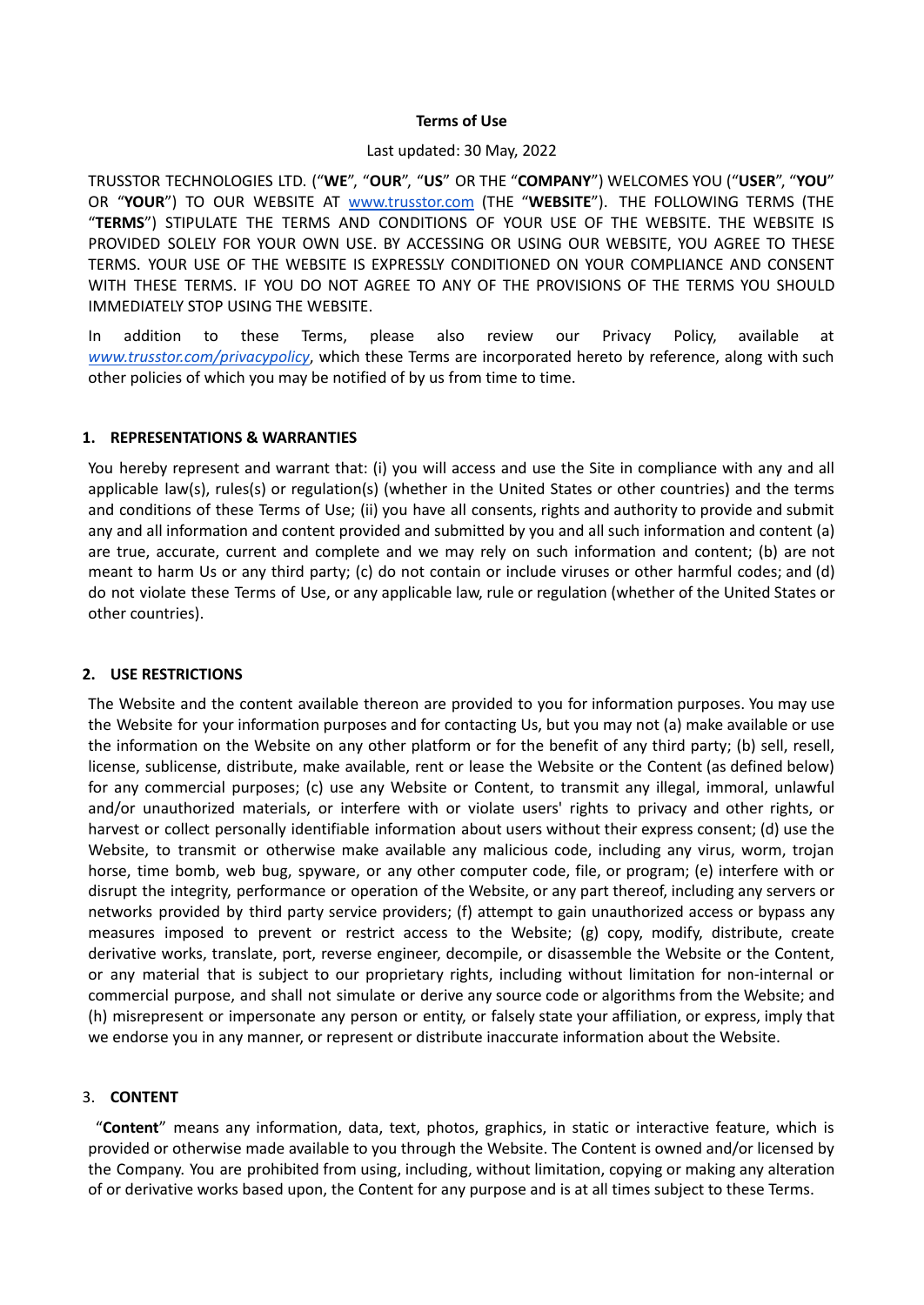### **4. PROPRIETARY RIGHTS**

The Company retains sole and exclusive ownership of all rights, title and interests in the Website, the Content and all intellectual property rights relating thereto, including, without limitation, issued patents and pending patent applications with respect to the Website, the Content and the technology related thereto. This provision shall survive termination and expiration of these Terms and shall remain in full force and effect thereafter.

### **5. THIRD PARTY WEBSITES**

The Website may contain links to websites or pages that are not maintained by Company. Links to third party websites are provided for your convenience and information only. Third party web sites are not under the Company's control and the Company is not responsible for the content or accuracy of those sites or the products or services offered on or through those sites. The inclusion of a link through the Website does not imply the Company's endorsement of the third party website or that the Company is affiliated with the third party website's owners or sponsors.

You acknowledge and agree that we are not liable for any loss or damage which may be incurred by you as a result of the availability of those external sites, resources or advertisements, or as a result of any reliance placed by you on the completeness, accuracy or existence of any advertising, products or other materials on, or available from, such websites or resources. We recommend that you to be aware when you leave the Website and to read the terms and conditions and privacy policy of each other website that you visit.

### **6. COMPANY TRADEMARKS**

Any and all trademarks, service marks, product names, and trade names of the Company appearing on or through the Website are exclusively owned by the Company or its affiliates. All other trademarks, service marks, product names, and logos appearing on or through the Website are the property of their respective owners. You may not use or display any trademark, service mark, product name, trade name, or logo appearing on the Website without the owner's prior written consent.

### **7. DISCLAIMER OF WARRANTIES**

EXCEPT AS EXPRESSLY SET FORTH UNDER THE TERMS, THE WEBSITE IS PROVIDED ON AN "AS IS", "AS AVAILBLE" AND "WITH ALL FAULTS" BASIS, AND WITHOUT WARRANTY OR CONDITION OF ANY KIND, EITHER EXPRESS OR IMPLIED. WITHOUT LIMITING THE FOREGOING, THE COMPANY EXPLICITLY DISCLAIMS ANY WARRANTIES, EITHER EXPRESS OR IMPLIED, INCLUDING WITHOUT LIMITATION, WARRANTIES OF MERCHANTABILITY, AND FITNESS FOR A PARTICULAR PURPOSE, NON-INFRINGEMENT AND QUALITY OF SERVICE. THE COMPANY MAKES NO WARRANTY THAT THE WEBSITE WILL MEET YOUR EXPECTATIONS, WILL BE FREE FROM VIRUSES OR THAT DATA AND CONTENT OBTAINED THROUGH THE WEBSITE WILL BE ACCURATE, RELIABLE OR CURRENT, OR THAT THE WEBSITE WILL BE AVAILABLE ON AN UNINTERRUPTED, SECURE, OR ERROR-FREE BASIS. YOU ACKNOLWLEDGE AND AGREE THAT USE OF THE WEBSITE IS AT YOUR OWN DISCRETION AND SOLE RISK AND THAT THE ENTIRE RISK AS TO THE RESULTS AND PERFORMANCE OF THE WEBSITE, INCLUDING, WITHOUT LIMITATION, ANY DAMAGES TO YOUR COMPUTER SYSTEM, MOBILE DEVICE OR DATA STORED ON IT, IS SOLELY YOURS.

# **8. LIMITATION OF LIABILITY**

YOU ACKNOWLEDGE AND AGREE THAT IN NO EVENT WILL THE COMPANY (INCLUDING, WITHOUT LIMITATION, ITS AFFILIATES AND THEIR RESPECTIVE OFFICERS, DIRECTORS, EMLPOYEES AND AGENTS) BE